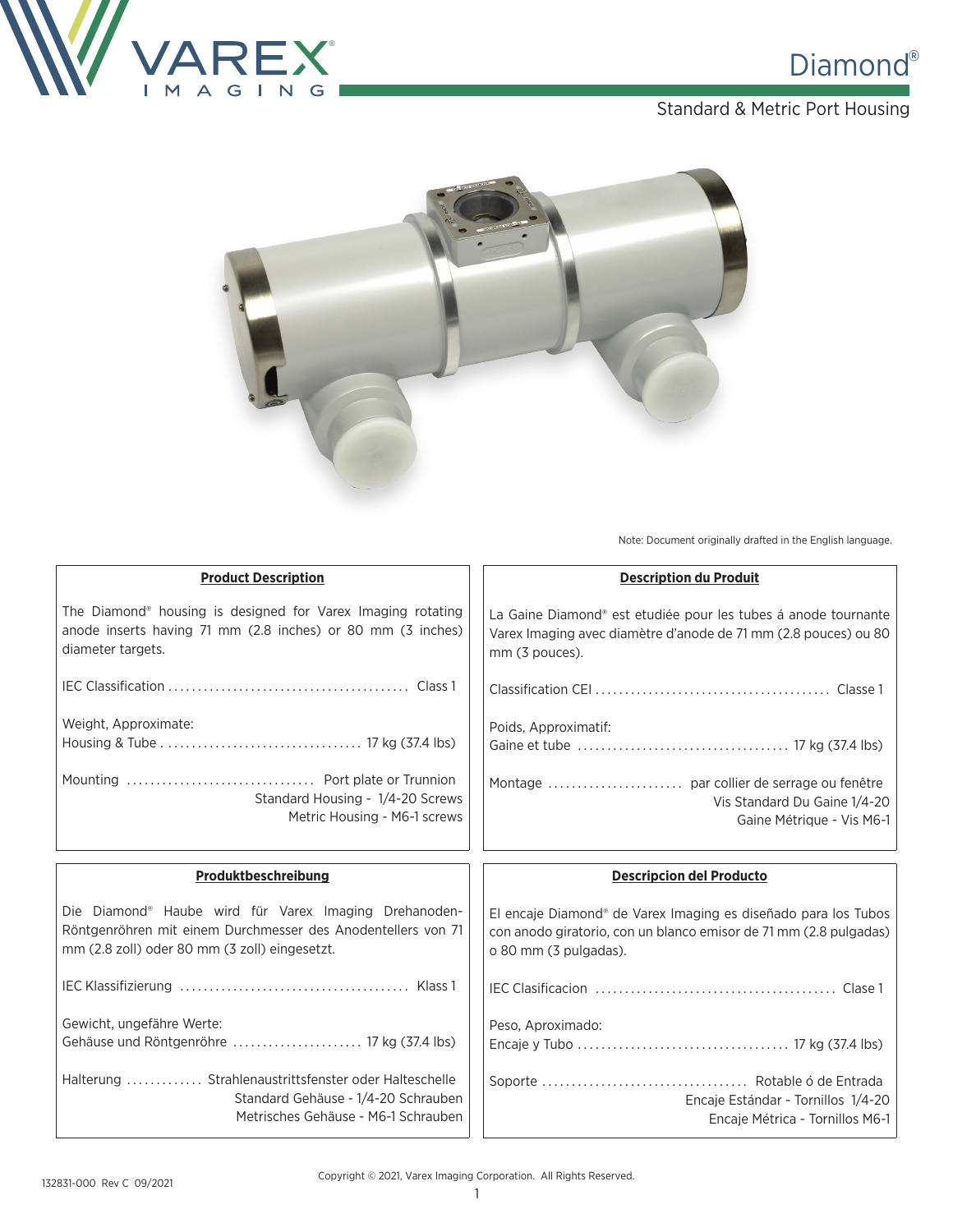

| <b>Product Description</b>                                                                                             | <b>Description du Produit</b>                                                                                                              |
|------------------------------------------------------------------------------------------------------------------------|--------------------------------------------------------------------------------------------------------------------------------------------|
|                                                                                                                        |                                                                                                                                            |
| Maximum X-Ray Tube Assembly Heat Content  930 kJ (1.3 MHU)                                                             |                                                                                                                                            |
| Nominal Continuous Input Power<br>(maximum housing temperature 78°C)  200 W (278 HU/sec)<br>IEC 60613:2010 @ Sea Level | Puissance d'entrée continue nominale<br>(température maximale de la gaine à 78°C)  200 W (278 UC/sec)<br>CEI 60613:2010 @ niveau de la mer |
| X-ray tube assembly cooling is provided by ambient air flow.                                                           | Le refroidissement de tube à rayon X est fourni par circulation d'air ambiant.                                                             |
| X-Ray Tube Assembly (Insert and Housing)<br>Permanent Filtration  0.7mm AI/75kV IEC 60522/1999                         | Ensemble Radiogène (Tube et Gaine)<br>Filtre non Amovible  0,7mm Al/75kV CEI 60522/1999                                                    |
| Loading Factors for Leakage Radiation  150 kV, 3.3 mA                                                                  | Technique de mesure du courant de fuite  150 kV, 3,3 mA                                                                                    |
| Temperature Limits for Storage and Transport  -20°C to +75°C<br>Atmospheric Pressure Range  70 kPa to 106 kPa          | Limites de Température Pour le Transport et Pour L'Emmasinage                                                                              |
| Contact Rating - 7A @ 120Vac                                                                                           | Estimation de Contact 7A à 120 Vca                                                                                                         |
|                                                                                                                        |                                                                                                                                            |
| Federal Standard High Voltage Receptacles  (Complies to IEC 60526)<br>NEMA Standard XR7-1979 (R1984, 1990)             | Embouts de Receptacles au Standard Federal  (Conformer aux CEI 60526)<br>NEMA Standard XR7-1979 (R1984, 1990)                              |
| X-Ray Tube Assembly (Complies to)  IEC 60601-2-28                                                                      | Ensemble Radiogène (Conformer aux) CEI 60601-2-28                                                                                          |
|                                                                                                                        |                                                                                                                                            |
| Produktbeschreibung                                                                                                    | <b>Descripcion del Producto</b>                                                                                                            |
|                                                                                                                        |                                                                                                                                            |
| Wärmespeicherkapazitat des Gehäuses 930 kJ (1.3 MHU)                                                                   | Capacidad del almacenaje termal de encaje  930 kJ (1.3 MHU)                                                                                |
| Kontinuierliche Eingangs-Nennleistung<br>IEC 60613:2010 @ Meeresspiegel                                                | Potencia nominal de entrada continua<br>(temperatura máxima de la encaje 78°C)  200 W (278 HU/sec)<br>IEC 60613:2010 @ nivel del mar       |
| Kühlung der Röntgenstrahlereinheit durch Umgebungsluft                                                                 | El Enfriamiento de la unidad radiógena es realizado por corriente de aire<br>ambienta                                                      |
| Röntgenstrahlers (Röhre und Gehäuse)<br>Eigenfilterwert  0.7mm AI/75kV IEC 60522/1999                                  | Ensamblaje de Tubos de Rayos X (Tubo & Encaje)<br>Filtración Permanente  0.7mm AI/75kV IEC 60522/1999                                      |
|                                                                                                                        |                                                                                                                                            |
| Temperaturgrenzen für Aufbewahrung und Transport -20°C zu +75°C                                                        | Temperatura Limitada de Almacen y Transparte  -20°C a +75°C<br>Límites de la presión atmosférica  70 kPa a 106 kPa                         |
| Kontaktleistung - 7A @ 120Vac                                                                                          | Interruptor Thermal  Normalmente Cerrado<br>clasificación de Contactos - 7A @ 120Vac                                                       |
|                                                                                                                        |                                                                                                                                            |
| Federal Standard Hochspannungsbuchsen  (Entsprechen IEC 60526)<br>NEMA Standard XR7-1979 (R1984, 1990)                 | Receptáculos De alto voltaje Estándares Federales . (Conformarse IEC 60526)<br>NEMA Standard XR7-1979 (R1984, 1990)                        |

Copyright © 2021, Varex Imaging Corporation. All Rights Reserved.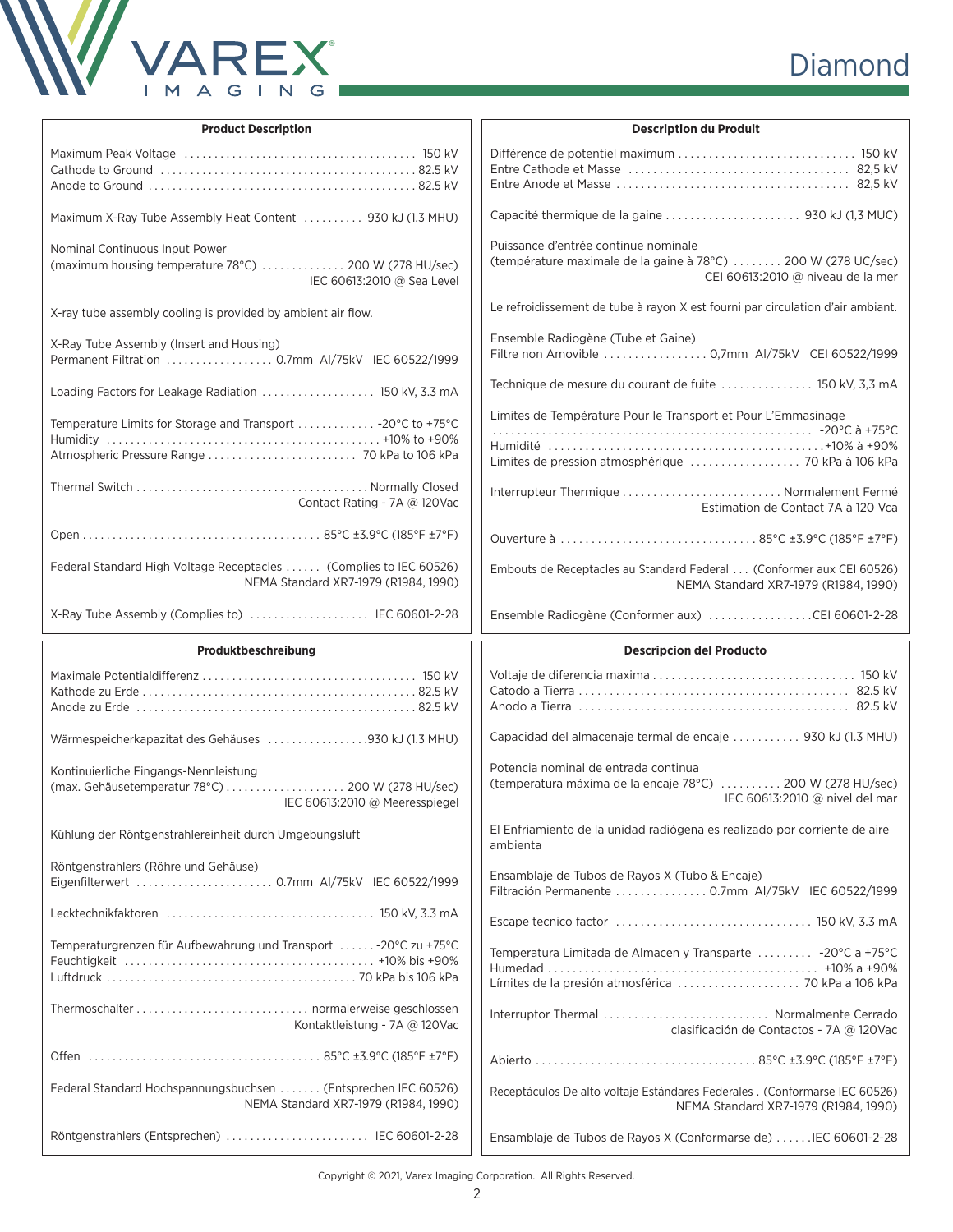

Housing Outline Drawing Dessin d' Encombrement de la Gaine Masszeichnungen für dss Gehäuse Esquema Detallado del Encaje



Copyright © 2021, Varex Imaging Corporation. All Rights Reserved.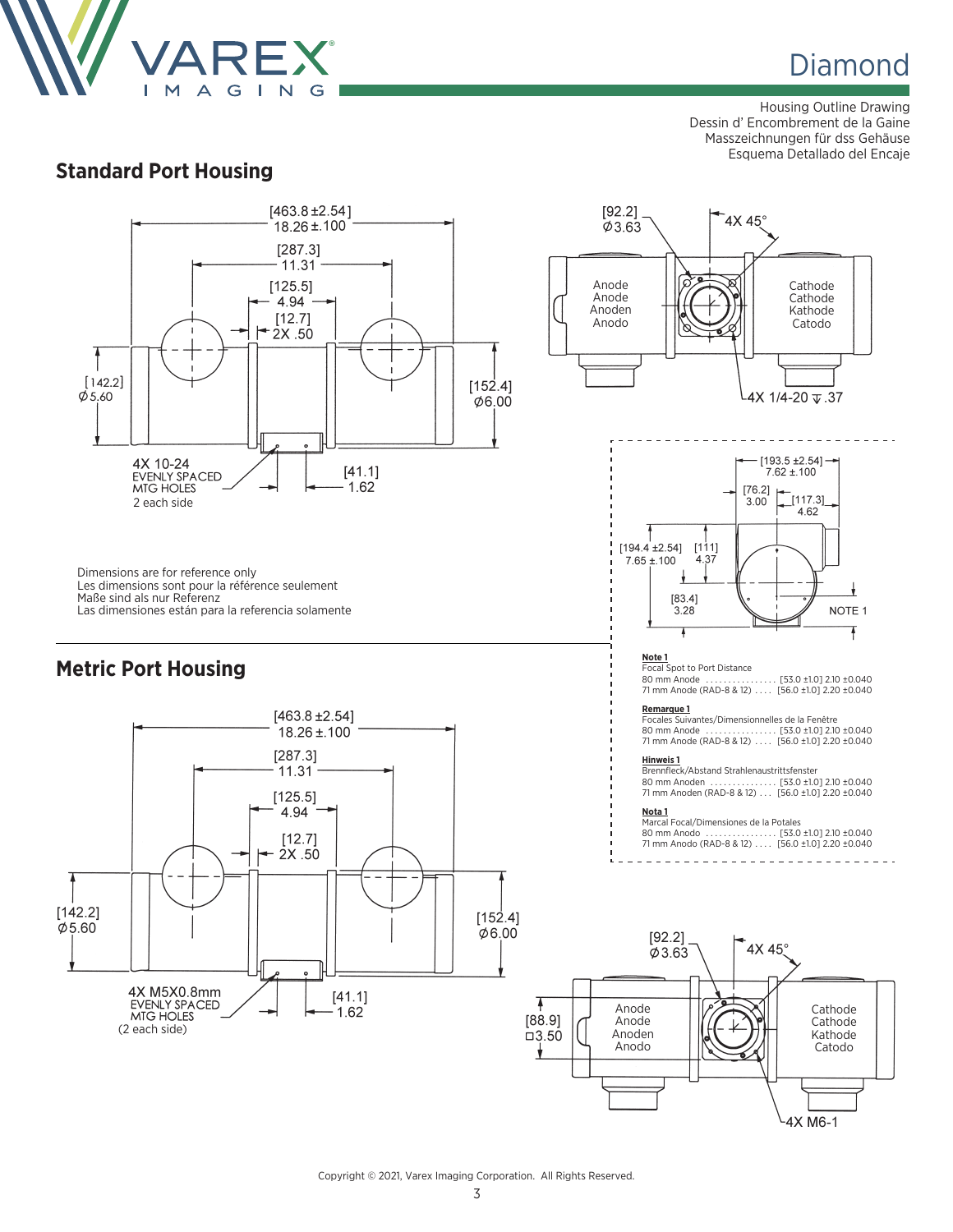

**Housing Horn Angles**

# **Diamond**

Housing Outline Drawing Dessin d' Encombrement de la Gaine Masszeichnungen für dss Gehäuse Esquema Detallado del Encaje

Dimensions are for reference only Les dimensions sont pour la référence seulement Maße sind als nur Referenz Las dimensiones están para la referencia solamente



Copyright © 2021, Varex Imaging Corporation. All Rights Reserved.

 $2.31$  $[58.7]$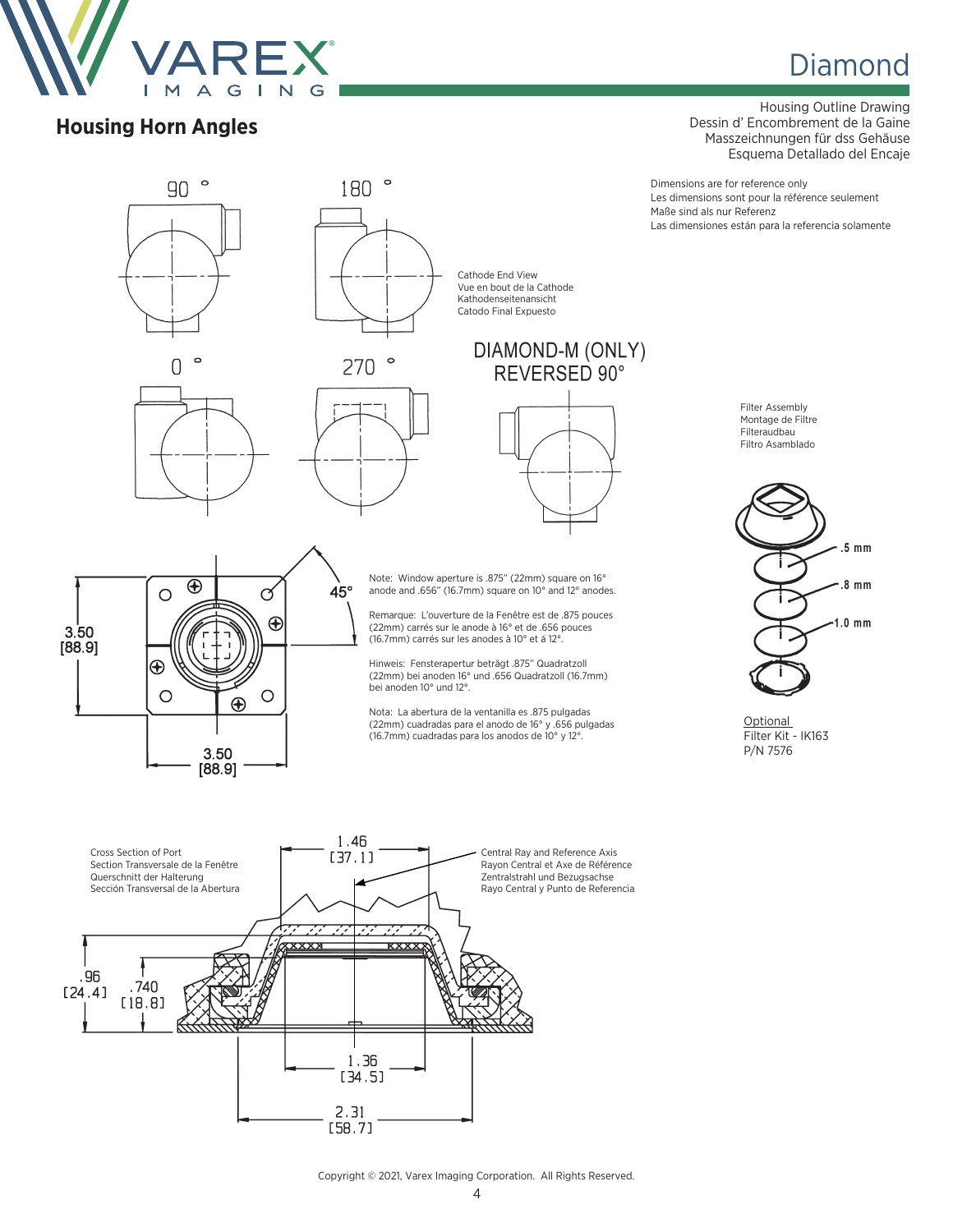

Stator Ratings and Characteristics Spécificités et Caractéristiques du Stator Statornennleistungen und Merkmale **Caracteristicas y Clarificacion de la Bovina Caracteristicas y Clarificacion de la Bovina Caracteristicas y Clarificacion de la Bovina Caracteristicas y Clarificacion de la Bovina** 



|                                          |                                        | $\circ$                         |                                   |                                                                                |
|------------------------------------------|----------------------------------------|---------------------------------|-----------------------------------|--------------------------------------------------------------------------------|
|                                          | $\approx$                              | $\circ$                         |                                   |                                                                                |
| গ্লি<br>◠                                |                                        | షి<br>1.<br>e.                  | - 1                               | Green/Yellow<br>Vert/Jaune<br>Grün/Gelb<br>Verde/Amerillo                      |
| $\approx$                                | ç<br>9<br>孬<br>窈<br>孬<br>H.<br>戸山<br>Ã | ۷<br>$\mathbb{Z}_P$<br>とき<br>32 | ל,<br>ና<br>ંજે                    | Orange                                                                         |
| O                                        |                                        |                                 |                                   | Orange<br>Orange<br>Anaranjado<br><b>Brown</b><br><b>Brun</b><br>Braun<br>Café |
| White<br>Blanc<br>Weiss<br><b>Blanco</b> |                                        |                                 | Black<br>Noir<br>Schwarz<br>Negro | Red<br>Rouge<br>Rot<br>Rojo                                                    |

**Optional Wiring**

| <b>Stator Drive Frequency</b><br>Fréquence d'entraînement du stator<br>Statorantrieb Frequenz<br>Frecuencia de la impulsión del estator | <b>RPM</b>    |  |
|-----------------------------------------------------------------------------------------------------------------------------------------|---------------|--|
| 50 Hz                                                                                                                                   | 2800 - 3000   |  |
| 60 Hz                                                                                                                                   | 3400 - 3600   |  |
| 150 Hz                                                                                                                                  | 8500 - 9000   |  |
| 180 Hz                                                                                                                                  | 9500 - 10.800 |  |

| <b>Stator Motor Ratings:</b>                                                                                                          | Frequency (Hz)         | Volts                                                   | White Lead Amperes (Typical)                                                                          |
|---------------------------------------------------------------------------------------------------------------------------------------|------------------------|---------------------------------------------------------|-------------------------------------------------------------------------------------------------------|
| Régime du Moteur de Stator                                                                                                            | Fréquence (Hz)         | Volts                                                   | Blanc                                                                                                 |
| Statormotorleistung                                                                                                                   | Frequenz (Hz)          | Volt                                                    | Weiss                                                                                                 |
| Bovina del Motor Establecido                                                                                                          | Frecuencia (Hz)        | Voltaie                                                 | <b>Blanco</b>                                                                                         |
| <b>Diamond</b><br><b>Diamond</b><br>*Operating Voltage (Run)<br>*Tension d'Alimentation<br>*Betreibsspannung<br>*Voltaje de Operación | 50/60 Hz<br>150/180 Hz | $50 - 60*$<br>120<br>220<br>$100*$<br>220<br>290<br>320 | $1.5 - 2.0$<br>$3.5 - 4.2$<br>$6.5 - 8.2$<br>$1.5 - 2.0$<br>$3.8 - 4.0$<br>$5.0 - 6.0$<br>$6.0 - 7.0$ |

| "R" Stators                                                                                       | Stator "R"                                                                                         | "R" Stator                                                                                            | "R" Bovina                                                                                            | Nominal                                                                          | Acceptable                          |
|---------------------------------------------------------------------------------------------------|----------------------------------------------------------------------------------------------------|-------------------------------------------------------------------------------------------------------|-------------------------------------------------------------------------------------------------------|----------------------------------------------------------------------------------|-------------------------------------|
| Black - White<br>White - Red<br>Black - Red<br>180 Hz Cap<br>150 Hz Cap<br>60 Hz Cap<br>50 Hz Cap | Noir - Blanc<br>Blanc - Rouge<br>Noir - Rouge<br>180 Hz Cap<br>150 Hz Cap<br>60 Hz Cap<br>50Hz Cap | Schwarz - Weiss<br>Weiss - Rot<br>Schwarz - Rot<br>180 Hz Cap<br>150 Hz Cap<br>60 Hz Cap<br>50 Hz Cap | Negro - Blanco<br>Blanco - Roio<br>Negro - Rojo<br>180 Hz Cap<br>150 Hz Cap<br>60 Hz Cap<br>50 Hz Cap | $20 \Omega$<br>50 $\Omega$<br>$70 \Omega$<br>6 µF<br>$9 \mu F$<br>30 µF<br>43 µF | $18 - 22$<br>$45 - 55$<br>$63 - 77$ |

| <b>Wire Color</b><br><b>Couleurs des Branchements</b><br>Kabelfarben<br>Cable de Color | <b>Description</b><br><b>Description</b><br><b>Beschreibung</b><br><b>Descripcion</b> |
|----------------------------------------------------------------------------------------|---------------------------------------------------------------------------------------|
| White                                                                                  | <b>Stator Common</b>                                                                  |
| <b>Blanc</b>                                                                           | <b>Stator Neutre</b>                                                                  |
| Weiss                                                                                  | <b>Stator Neutral</b>                                                                 |
| Blanco                                                                                 | Bovina Común                                                                          |
| <b>Black</b>                                                                           | Stator Phase (Main)                                                                   |
| Noir                                                                                   | Stator Phase (Principal)                                                              |
| Schwarz                                                                                | StatorPhase (Haupt)                                                                   |
| Negro                                                                                  | Bovina Fase (Principal)                                                               |
| Red                                                                                    | <b>Stator Phase Shift</b>                                                             |
| Rouge                                                                                  | Changement de Phase                                                                   |
| Rot                                                                                    | Hilfsphase                                                                            |
| Rojo                                                                                   | Cambio de Fase del Estator                                                            |
| Orange                                                                                 | <b>Thermal Switch</b>                                                                 |
| Orange                                                                                 | Rupteur Thermique                                                                     |
| Orange                                                                                 | Thermoschalter                                                                        |
| Anaranjado                                                                             | Interruptor Termal                                                                    |
| Brown                                                                                  | <b>Thermal Switch</b>                                                                 |
| Brun                                                                                   | Rupteur Thermique                                                                     |
| Braun                                                                                  | Thermoschalter                                                                        |
| Café                                                                                   | Interruptor Termal                                                                    |
| Green/Yellow                                                                           | <b>Housing Ground</b>                                                                 |
| Vert/Jaune                                                                             | Masse de la Gaine                                                                     |
| Grün/Gelb                                                                              | Masse des Gehäuses                                                                    |
| Verde/Amarillo                                                                         | Encaje a Tierra                                                                       |

#### Copyright © 2021, Varex Imaging Corporation. All Rights Reserved.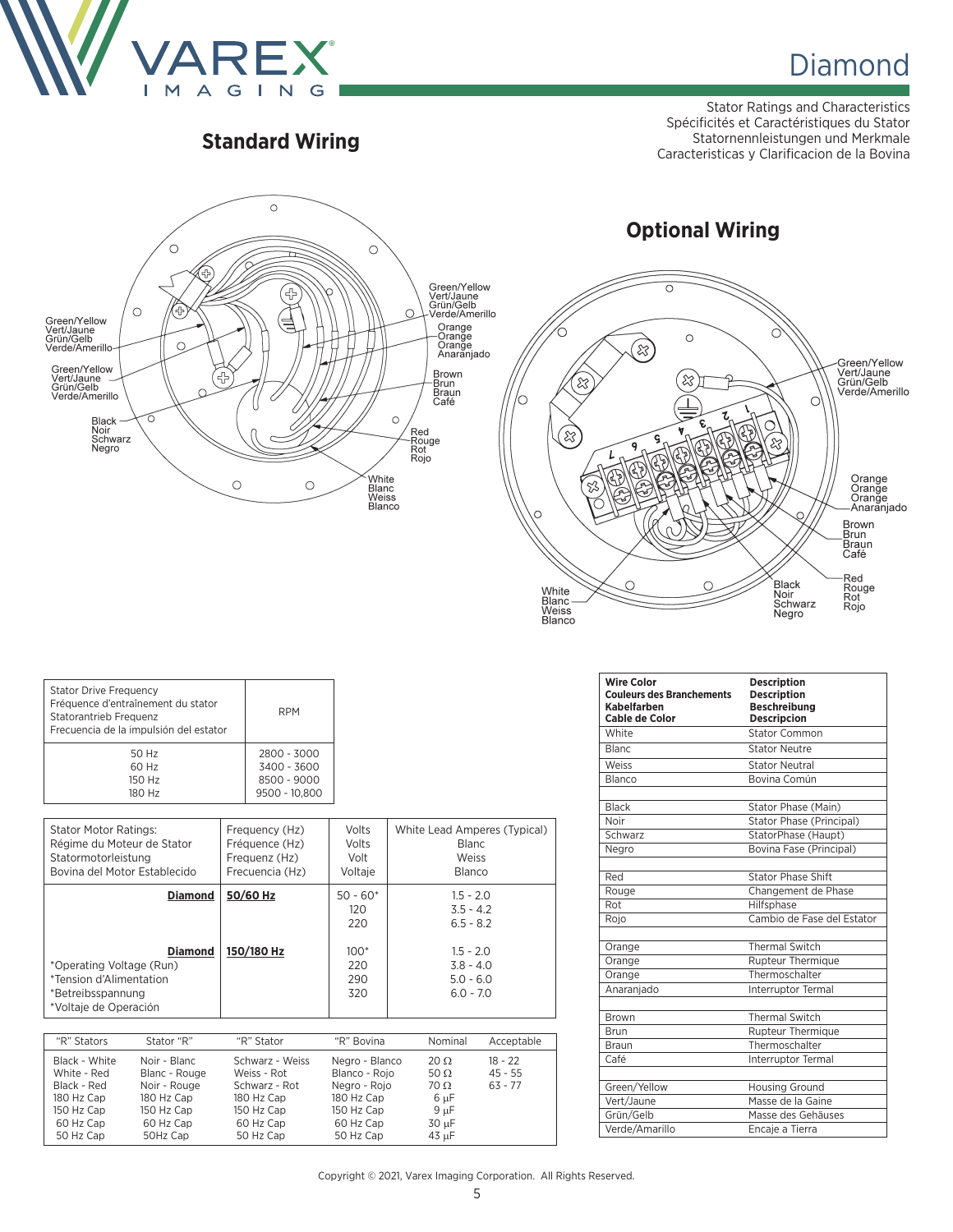

# **Diamond Diamond**

Stator Ratings and Characteristics Spécificités et Caractéristiques du Stator Statornennleistungen und Merkmale Caracteristicas y Clarificacion de la Bovina

#### **Stator Cord:**

A six wire shield-grounded stator cord should be connected from the stator terminal to the motor control. All listed voltage and amperage measurements should be taken at the housing end.

If the stator cord is not provided, the cord used must be UL listed or a UL recognized component for all products used in the USA. Outside the USA, the cord used must comply with all applicable regulatory and statutory requirements for electrical and safety. The cord must have the following characteristics: six conductor, 18AWG (0.9mm<sup>2</sup>) Cu, rated 600V, 90°C minimum, shielded cable with PVC jacket 0.032 inch (0.081mm) thick minimum. Lead terminations are provided and must be used with wire that matches the above description.

#### **Stator Power:**

Time to full speed of the anode is a function of the power rating of the "starter" and the weight / diameter of the anode. All Varex Imaging stator types are rated for regular speed and high speed starters. Time to full speed for 71mm (2.8 inch) and 80mm (3.0 inch) anode series tubes is between 1.3 and 2.0 seconds.

Immediately following high speed anode rotation, the rotor speed must be reduced to 4000 r/min or less within 10 seconds using a suitable dynamic braking device.

No more than two high speed starts per minute are permissible. The starting voltage must never exceed 500 volts rms.

**Statorkabel:** Ein sechsardiges abgeschirmies Statorkabel soilte zwischon Statorhaubenanschluß und Anlaufgerät geschaitet werden. Alle Spannungs-und Stromwerte sollten am an der Strahlenschutzhaube geprüft werden.

Falls das Statorkabel nicht beigestellt wurde, muß das Kabel Ul gelistet sein oder eine UL anerkannte Komponente für in den USA eingesetzte Produkte sein. Außerhalb der USA das Kabel allen Richtlinien und gesetzlichen Anforderungen für elektrische Sicherheit entsprechen. Das Kabel muß die folgenden Spezifikationen erfüllon. 6- Leiter 18AWG (0.9mm2 ) CU, 600V, 90°C minimum, Abschirmung mit PVC Mantel 0.032 inch (0.081mm) Stärke minimum. Bleiendkappen sind beigestellt und müssen für das oben beschriebene Kabel genutzt werden.

#### **Statorleistung:**

Die Zeitspanne bis zur vollen Geschwindigkeit des Anodentellers ist eine funktion aus der Nennleistung des Anlaufgerätes und Gewichtes bzw. Durchmessers des Tellers.

Alle Varex Imaging Stator sind für hoch- und normaltourigen Betrieb ausgelegt.

Die Anlaufzeit bis zur maximalen Drehzahl des Anodentellers die 71mm (2.8 zoll) und 80mm (3 zoll) Anoden Röntgenröhren liegt zwischen 1.3 und 2.0 Sekunden.

Unter Verwendung einer geeigneten Anogenbremse muß die Drehzahl nach hochtourigem Betrieb unmittelbar auf weniger als 4,000 U/min verreduziert werden.

Es sind nicht mehr als zwei Hochleistungsstarts pro minute zulässig. Die Anlaufspannung darf hiebei 500 volt nicht überschreiten.

#### **Câble stator:**

Un câble blindé à 6 conducteurs doit être connecté de la base du stator jusqu'au moteur. Toutes les mesures de tension et d'ampérage doivent être prises côté gaine.

Si le câble du stator n'est pas fourni, le câble utilisé doit être conforme aux normes UL ou être un composant de norme UL utilisé aux USA. En dehors des USA, il doit être conforme aux normes en vigueur dans le pays de distribution. II doit avoir les caractéristiques suivantes: 6 conducteurs, de section 0.9mm<sup>2</sup>, puissance 600V, 90° minimum, il doit être blindé avec du PVC de 0.081mm d'épaisseur mini. Les embouts sont fournis et doivent être utilisés avec du fil correspondant aux spécifications ci-dessus.

#### **Puissance du stator:**

Le temps nécessaire à la montée en pleine vitesse est fonction de la puissance du démarreur et du poids/ diamétre del'anode. Tous les stators Varex Imaging sont prévus pour une vitesse normale et pour une vitesse rapide. Le temps de démarrage des tubes de la série 71mm (2.8 pouces) et 80mm (3.0 pouces) anode se situe entre 1,3 et 2,0 secondes.

Immédiatement aprés la rotation à 4000 t/min ou moins en 10 secondes en utilisant un système de freinage dynamique approprié.

Pas plus de deux demarrages rapides par minute sont autorisés. La tension de démarrage ne doit jamais excéder 500 volts rms.

### **El cable de la bovina:**

Tiene seis (6) conexiones insuladas y deben ser conectadas del terminal de la bovina al controlador del motor. Todas las medidas de voltaje y amperio indicadas deben ser tomadas al lado del encaje.

Si el cable de la bovina no es proveida, el cable usado debe ser aprobada por un Laboratorio de la Industria ó este producto debe ser reconocido por el Laboratorio de la Industria en los Estados Unidos. A fuera de los Estados Unidos, el cable debe ser aprobado por regulaciones estatutoriales requerido por un comité de electricidad y reguridad. El cable debe tener las siguiente caracteristicas: seis conexiones de cobre, de 18 amperios AWG (0.9mm2 ), estimado para 600 voltios, 90°C minimo, cable insulado con un forro de PVC de 0.032 pulgadas (0.081mm) de grueso minimo. Los Terminales de plomo son proveidas y deben ser usados con conexiones que son semejantes con la descripción mencionada.

#### **Poder de la Bovina:**

La velocidad maxima del anodo giratorio es obtenida por el poder del arrancador y es relacionado con el peso y diametro del anodo. Todos las bovinas de Varex Imaging son usadas con velocidad regular y velocidad alta al principio. Toma entre 1.3 y 2.0 segundos para obtener la velocidad alta del anodo giratorio para las tubos la serie de 71mm (2.8 pulgadas) y 80mm (3 pulgadas) anodo.

Immediatamente despues de obtener la velocidad alta del anodo giratario, la velocidad del rotador debe der reducida a 4000 r/min ó menos en 10 segundos usado un sistema dunamico y apropiado para reducir la velocidad.

El rotador no debe ser expuesto a velocidades altas no mas de dos (2) veces por minuto. El voltaje inicial no debe excedir 500 voltios rms.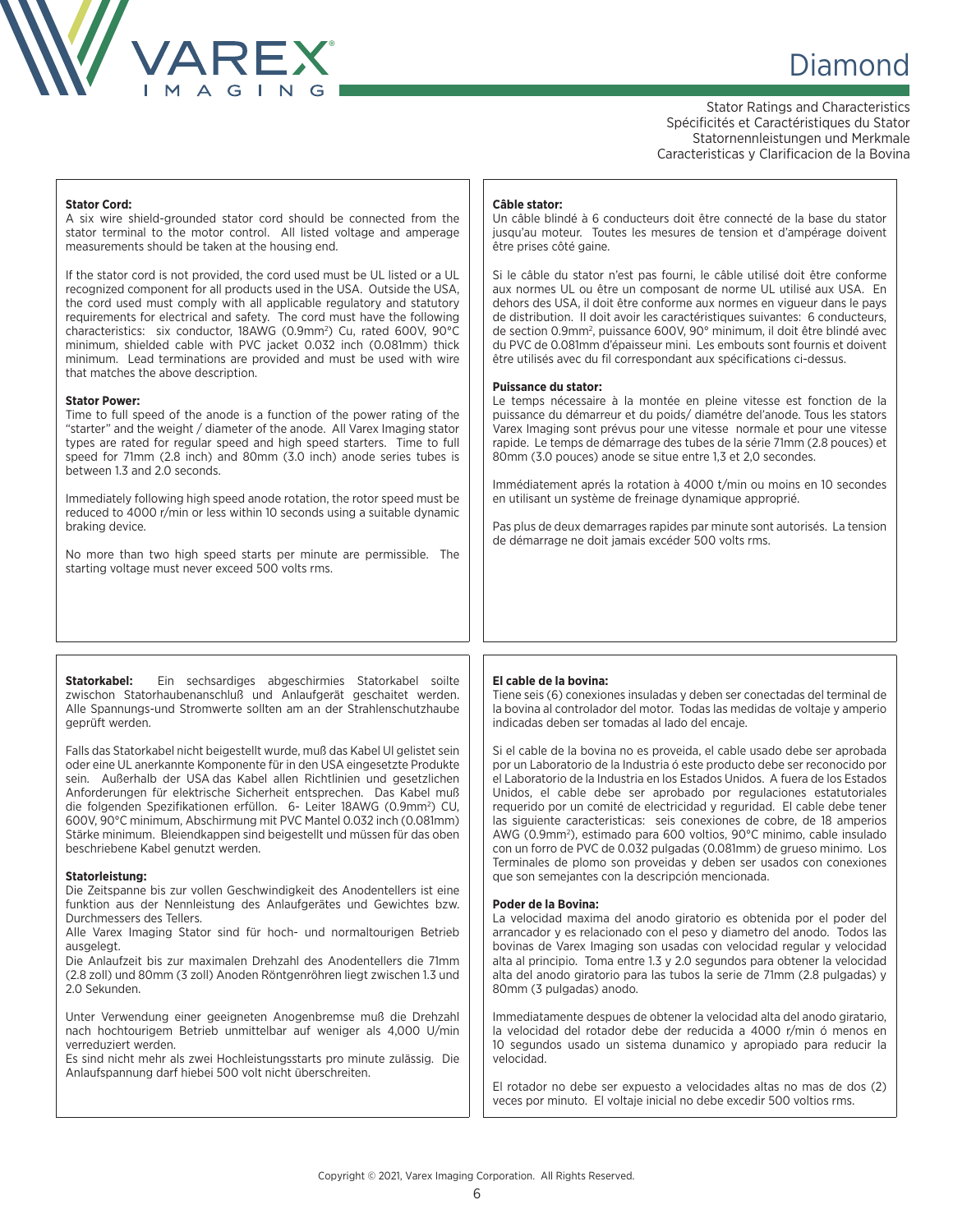

X-ray Tube Assembly Heating and Cooling Curve Abaque de Échauffement Refroidissement de l'ensemble Röntgenstrahler Erwärmungs- und Abkühlkurven Curvas de calentamiento y enfriamento de la unidad radiogena



### X-ray Tube Assembly Heating and Cooling Curve

Ohne Luftumlaufvorrichtung Sin Circulador de aire

### X-ray Tube Assembly Heating and Cooling Curve



**Note:** Heat inputs into housing include tube power, filament power, and stator power. Heating curves based on no restrictions of natural convection around tube housing assembly. **Remarque:** L'apport calorifique dans la gaine incult la puissance du tube, du filament et du stator. Courbes d'échauffement basées sur une circulation d'air naturelle sans entrave autour de l'ensemble gaine-tube. **Anmerkungen:** Der wärmungskurven berücksichtigen die Verlustleistung aus der Anode, der Kathode und des stators. Die Heizkurven basieren auf keinerlei Einschränkung der natürlichen Konvektion in der Umgebung der Strahlerhaube. **Nota:** La energia del encaje incluye el poder del tubo, el poder del filamento y el poder de la bovina. Las curvas de calentamiento no son afectadas por el calor natural creado en la parte exterior del encaje.